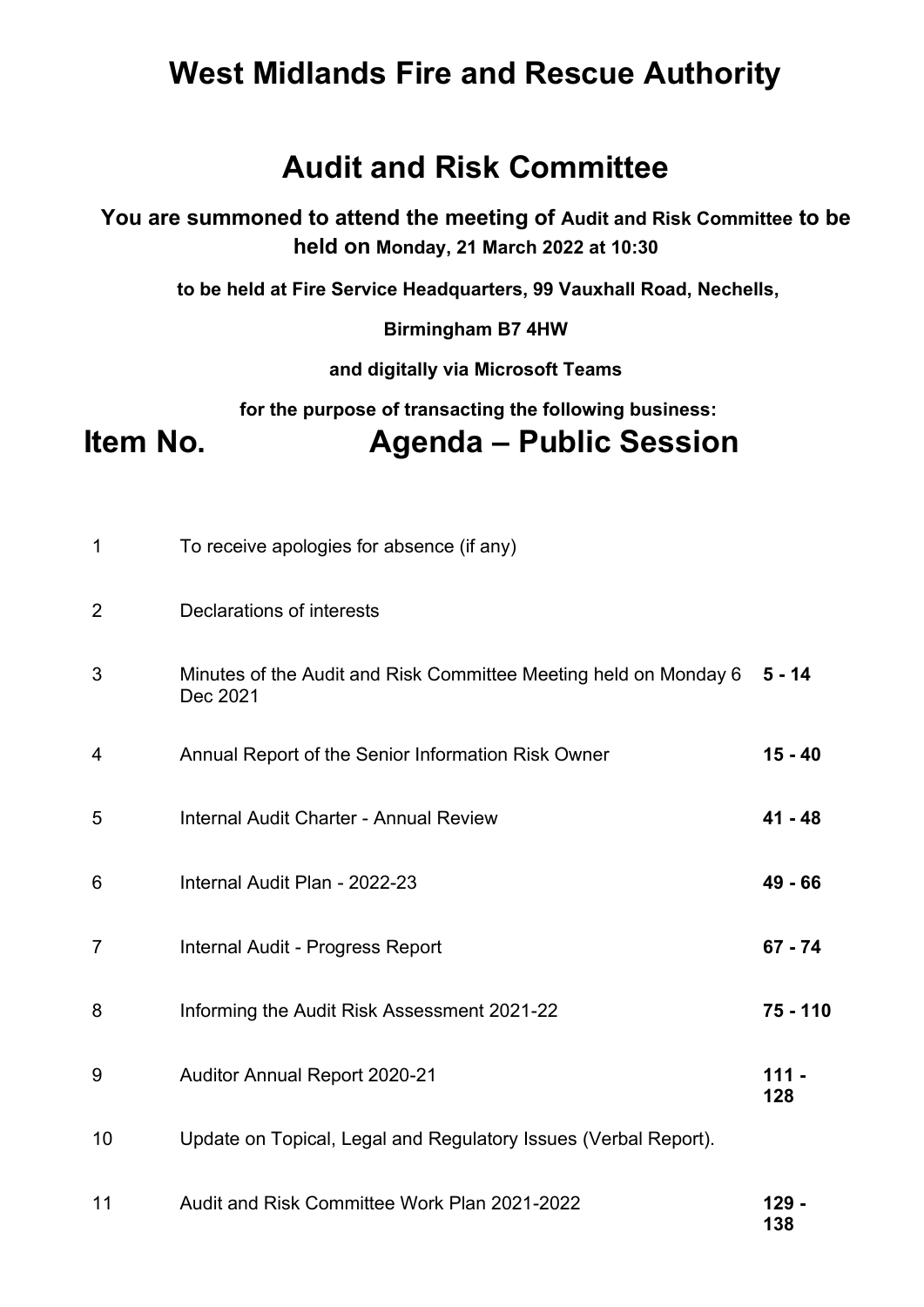12 Exclusion of the public and press Chair to move:- "*That the public and press be excluded from the rest of the meeting to avoid the possible disclosure of exempt information under Paragraph 3 of the Schedule 12A to the Local Government Act 1972 as amended by the Local Government (Access to Information) (Variation) Order 2006.*"

# **Item No. Agenda – Private Session**

- 13 Training [To receive Fraud Awareness Training - Oliver Knight]
- 14 Private Meeting with Internal Auditors

#### **Distribution:**

David Barrie - Member, Catherine Miks - Chair, Peter Miller - Member, Charn Padda - Vice Chair, Sybil Spence - Member

This meeting of the West Midlands Fire and Rescue Authority will be held at Fire Service Headquarters. However, please note that although the meeting will be open to the public, there will be limited capacity due to ongoing social distancing measures.

The meeting will also be held digitally via Microsoft Teams allowing observers to access remotely. To access the meeting, please contact a member of the Strategic Hub, West Midlands Fire Service, who will be able to provide login details (please note that Microsoft Teams is not required to join a meeting) or provide guidance if you wish to attend in person at HQ.

### **Agenda prepared by Kirsty Tuffin**

## **Strategic Hub, West Midlands Fire Service**

**Tel: 0121 380 6906 email: [kirsty.tuffin@wmfs.net](mailto:Kirsty.tuffin@wmfs.net)**

**This agenda and supporting documents are also available electronically on the** 

**[West Midlands Fire Service Committee Management Information](https://wmfs.cmis.uk.com/cmis5/)  [System](https://wmfs.cmis.uk.com/cmis5/)**